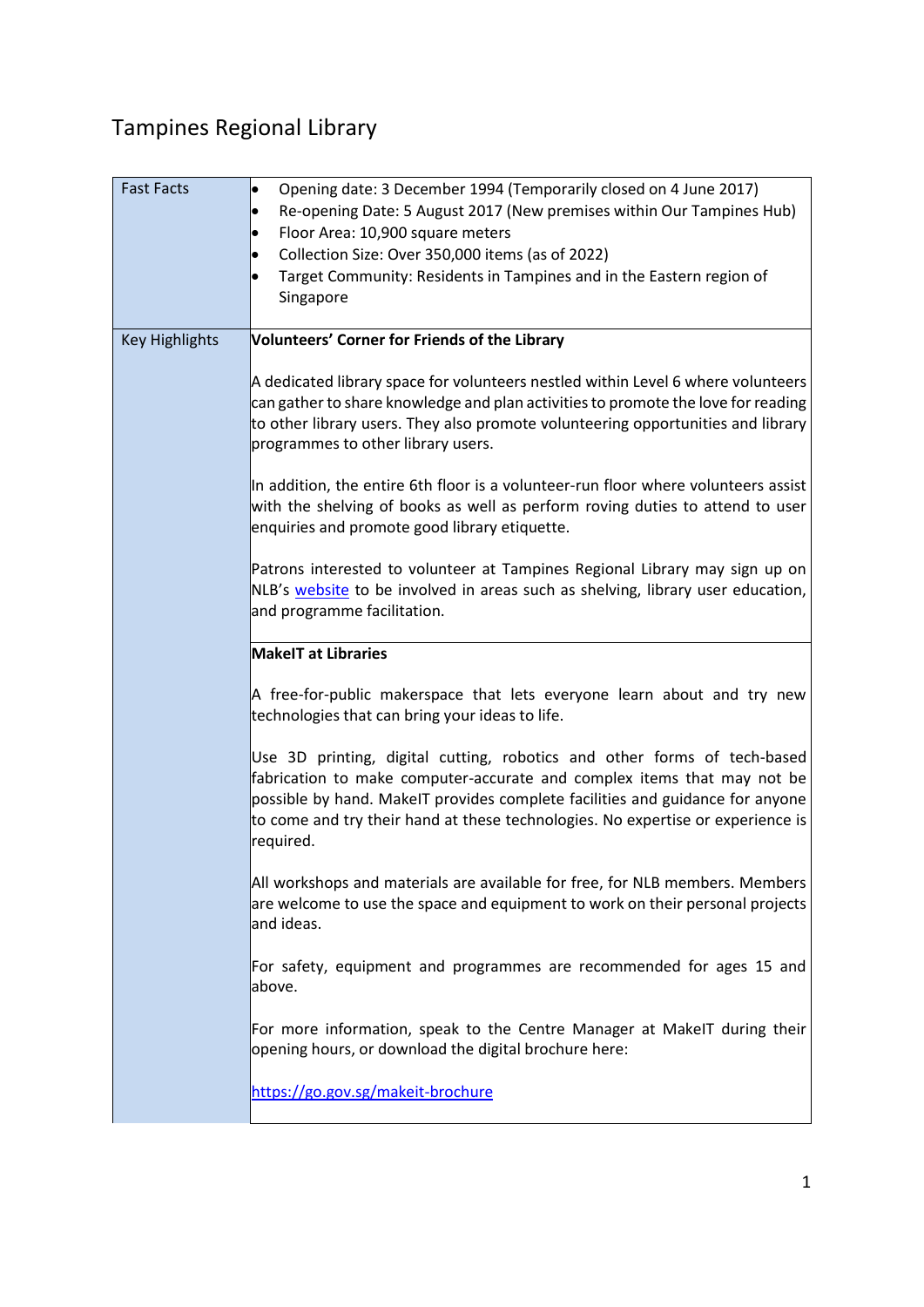#### **Integrated spaces within the library**

This is the first time NLB is integrating spaces operated by other agencies within a library. Tampines Regional Library integrates community learning spaces. These include:

- I. Culinary studios and interest group activity rooms (Level 2, managed by the People's Association)
- II. Our Tampines Gallery which features exhibitions on the heritage of Tampines and stories of Tampines residents. (Level 2, managed by National Heritage Board),
- III. Indoor playground (Level 3, managed by Playtopia) for young children within the library, to encourage different forms of learning.

### **WISHers Reading Club**

WISHers is a language learning group for senior citizens. It caters to participants who wish to improve their use of *hanyu-pinyin* and English-speaking ability through basic conversation and simple language lessons. The group is run by volunteers with accompanying book displays and resource recommendations curated by librarians.

Sessions are held every  $2^{nd}$  and  $4^{th}$  Wednesday evenings.

### **Tampines Uke Jammers**

The "Tampines Uke Jammers" was formed in 2018 by a group of library volunteers who are fun-loving ukulele enthusiasts. It is a regular get-together of friends to have a joyful time jamming.

Sessions are held  $1^{st}$  Friday (on Zoom and onsite at library) and every  $3^{rd}$  Friday (on Zoom only).

## **The Video Creators Club**

Videos can be a fun and meaningful way to evoke laughter, convey sadness and spark joy. Learn how you can make your own videos at this learning community that is targeted for beginners and amateurs. From how to plan your videos to how to film creatively, join Mr. Philip Au, a professional videographer and passionate library volunteer, as he helps you find your voice through video! For seniors, sessions are conducted in English and held on a fortnightly basis for each project cycle.

## **Taiji Book Club**

Taiji Book Club is a reading club conducted in Mandarin for adults, hoping to share with the public on how taichi may help to strengthen the body and maintain good health, as well as to promote Chinese martial traditions.

Sessions are currently held every 1<sup>st</sup> Sunday on Zoom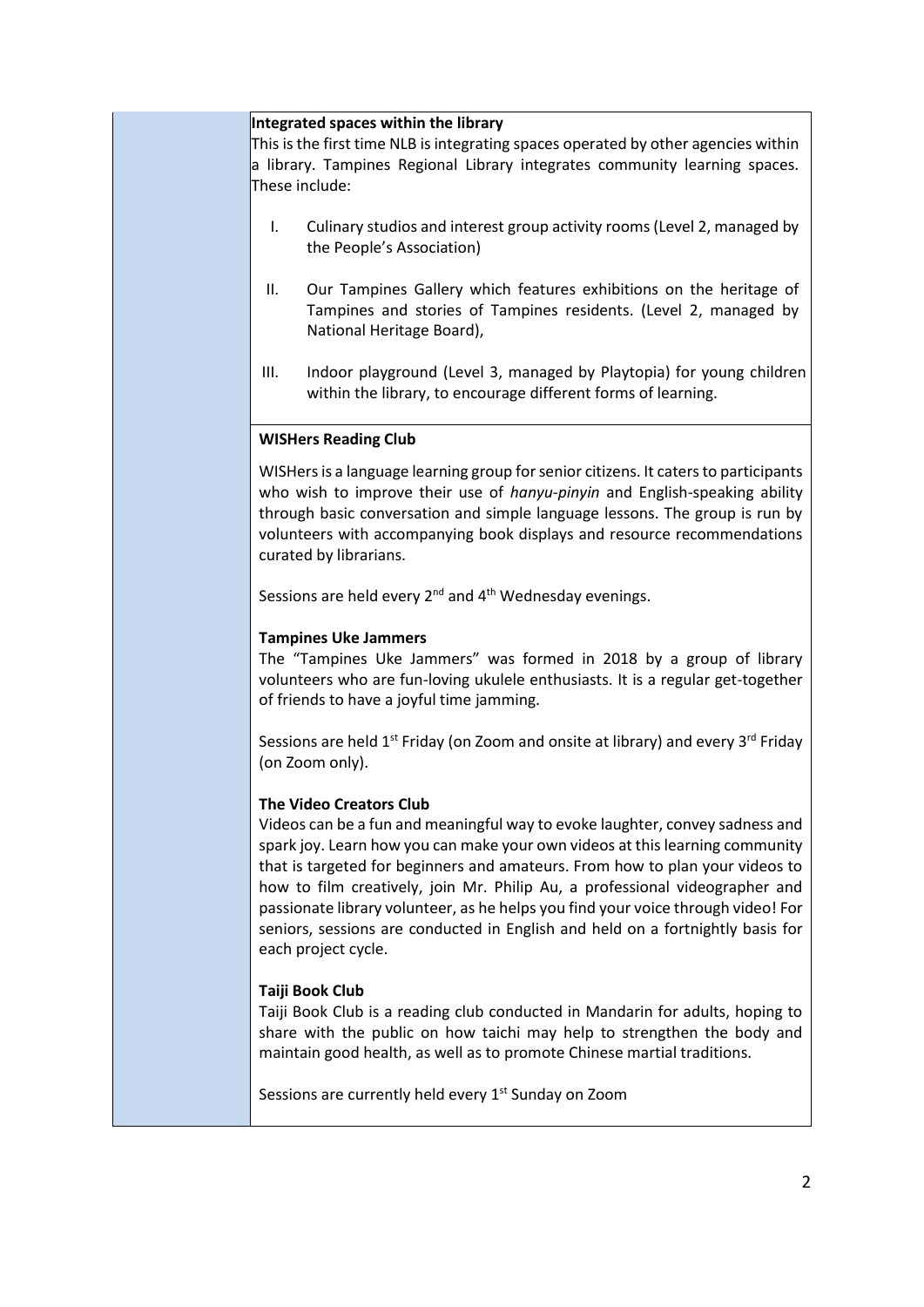| Collection<br><b>Highlights</b>   | Tampines Regional Library has a comprehensive collection for users of all age<br>groups who have more extensive information needs.                                                                                                                                                                                                                                                                                                                                                                                                                                    |
|-----------------------------------|-----------------------------------------------------------------------------------------------------------------------------------------------------------------------------------------------------------------------------------------------------------------------------------------------------------------------------------------------------------------------------------------------------------------------------------------------------------------------------------------------------------------------------------------------------------------------|
|                                   | Donated Chinese Children's Collection by the Chou Sing Chu Foundation<br>In an effort to promote learning and reading in Chinese, the Chou Sing Chu<br>Foundation has donated 32,000 Chinese Children's titles to Tampines Regional<br>Library. In addition, the CSCF conducts programmes and activities to encourage<br>reading of Chinese materials in children.                                                                                                                                                                                                    |
|                                   | <b>Early Literacy Library</b><br>Tampines Regional Library specially features an Early Literacy Library located at<br>Level 3 for young children. The collection focuses on key areas that are vital to<br>children's learning and development and include books for children below 3<br>years that is categorised into the themes of Sense and Sensation, Concepts,<br>Languages, Poetry and Rhymes, and Emergent Reader. There are also books<br>and audio-visual materials for children between 4 to 6 years that are available<br>in the four official languages. |
|                                   | <b>Facilities</b>                                                                                                                                                                                                                                                                                                                                                                                                                                                                                                                                                     |
| Services and<br><b>Facilities</b> | Seating capacity: 515<br><b>E-Reads Directories</b><br>$\bullet$<br>MakeIT at Tampines<br>$\bullet$<br><b>Our Tampines Gallery</b><br>$\bullet$<br>Study Lounge<br>$\bullet$<br><b>Multimedia Stations</b><br>$\bullet$<br><b>Magazines Section</b><br>$\bullet$<br><b>Reservation Lockers</b><br>$\bullet$<br>Programme Zone<br>$\bullet$<br><b>Water Coolers</b><br>$\bullet$<br><b>Culinary Studio</b><br>$\bullet$<br>Specially featuring Early Literacy Collection and Donated Chinese<br>$\bullet$<br>Collection by Chou Sing Chu Foundation                    |
|                                   | <b>Services</b>                                                                                                                                                                                                                                                                                                                                                                                                                                                                                                                                                       |
|                                   | <b>Exhibitions and displays</b><br>Regular storytelling and school holiday programmes<br>User education and Information literacy programmes<br>$\bullet$<br>Library outreaches<br>Performances and activities<br>Talks and workshops                                                                                                                                                                                                                                                                                                                                  |
| <b>Library History</b>            | Tampines Regional Library was first opened on 3 December 1994 by Dr Aline<br>Wong, Senior Minister of State for Education and Health. It was the first<br>regional library to be set up by the National Library Board. It was temporarily<br>closed at its premises at Tampines Ave 7 on 4 June 2017, with 3 June 2017 being<br>its last day of operations before the relocation.                                                                                                                                                                                     |